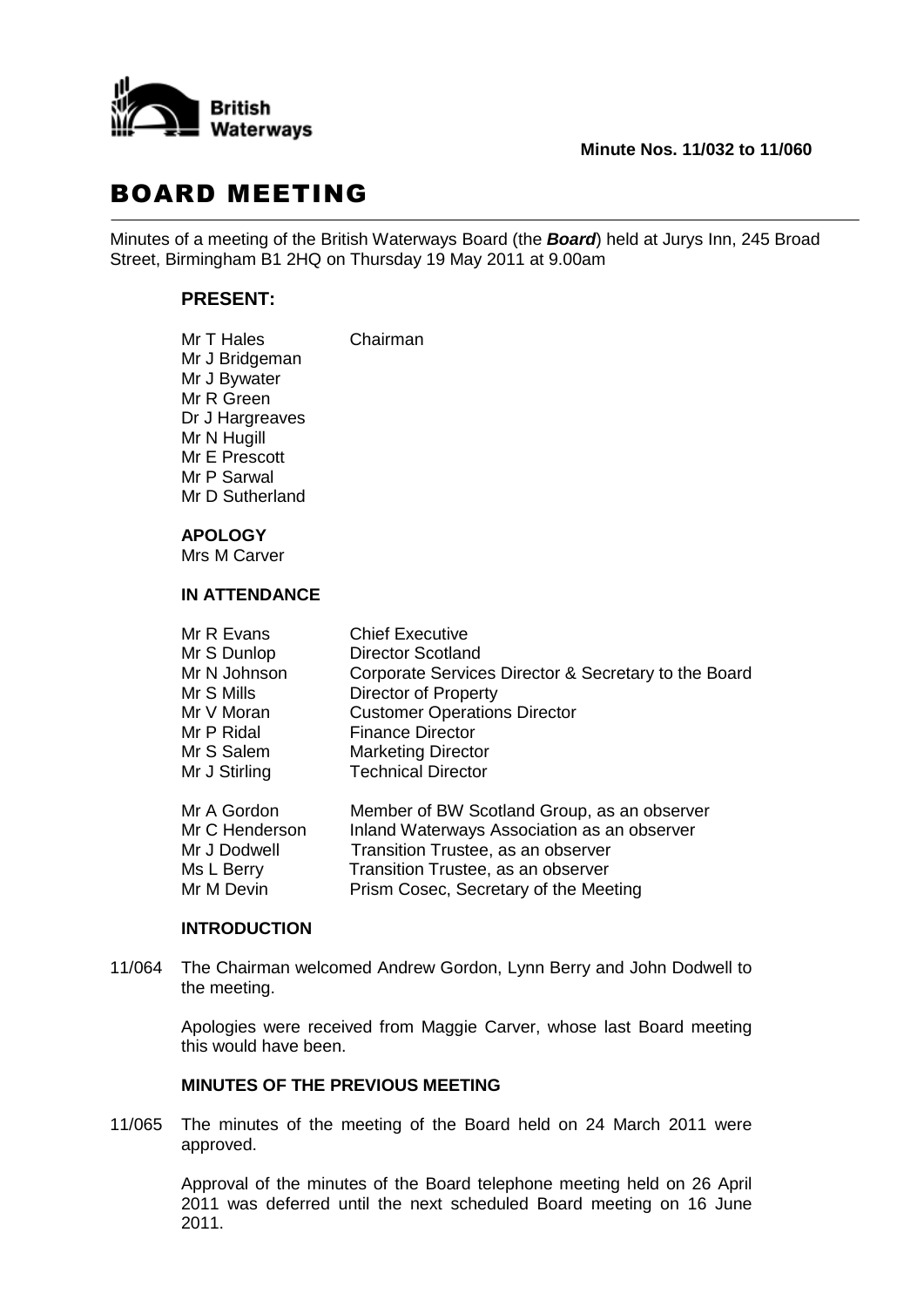## **MATTERS ARISING**

11/066 Mr Evans responded to issues in connection with the Monmouthshire and Brecon Canal raised by management following their presentations to the Board at the March meeting. There were two key points. First, the risk of a reduction in the water supply and, second, the possibility of a further £10m investment being required. Mr Evans would prepare a written report, which would present a balanced assessment of both the risks inherent in the project and the benefits to be delivered. The purpose of the report would be to stimulate a debate. Mr Evans confirmed that the Welsh Advisory Group would be a part of this process. **RE**

**RE**

## **CHIEF EXECUTIVE'S REPORT (BWB 3420)**

- 11/067 **Health & Safety Report:** Mr Evans presented the health and safety report, highlighting a downward trend in the level of reportable incidents.
- 11/068 **Transition Trustees:** An announcement from Defra as to the identity of the Transition Trustees was expected week commencing 23 May 2011.
- 11/069 **Trial Local Partnerships:** Mr Evans supplemented his written report with a verbal update on progress appointing members to local partnerships.
- 11/070 **Waterway Classification:** Mr Evans explained that pressure was growing from within the boating community for waterways currently designated as 'remainder', i.e. in relation to which BW have no minimum maintenance standard obligations, to be upgraded to 'cruising' status, thereby requiring BW to maintain them to a minimum standard.

Mr Evans explained that reclassification can only be undertaken pursuant to the 1968 Transport Act and that it would be a challenge to achieve reclassification by April 2012, the date scheduled for BW's transfer to charitable status. This was as much an issue of Defra resources to facilitate the processes as BW resources, in the context of the substantial work going into the NWC project.

Notwithstanding this, BW was working on amendments to the wording of the Transport Act 1968 to be implemented as part of the Public Bodies Bill process which, if adopted, would enable the Transition Trustees to request ministerial consent for more reclassification of 'remainder' waterways.

Mr Evans invited questions. Replying to a question from the Chairman, Mr Johnson believed that this issue might attract the attention of the Charities Commission from the point of view of management of the charity's liabilities. Mr Evans, replying to a question from Mr Sarwal, explained that there were no significant adverse implications for cash resources.

It was agreed that Mr Evans should prepare a paper articulating the key issues for consideration by the Transition Trustees.

11/071 **Trust Agreement:** Mr Evans, noting that the Government was to transfer the waterways to the NWC to be held 'in trust for the nation', explained that a major piece of work was being undertaken internally to determine the actual line of the waterways to be held in trust. Replying to a question from Mrs Berry, Mr Johnson said that the Charities Commission had confirmed that it was satisfied that the likely provisions of the trust obligations (and of the charitable objects of the proposed charity generally) would meet the public benefit test.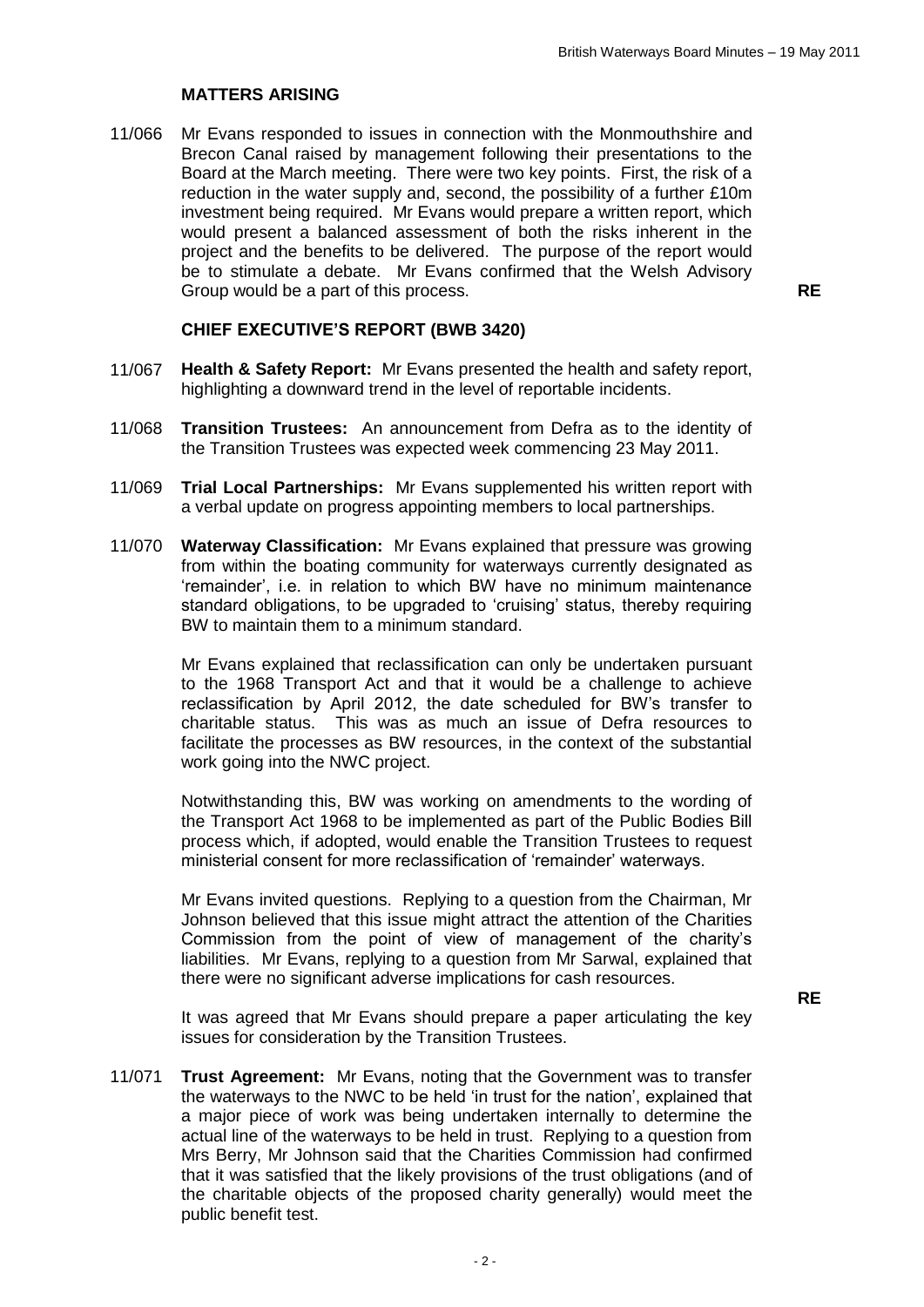- 11/072 **Community Interest Company ('CIC'):** Mr Evans corrected a reference in his written report to the effect that 'only the JVs will be held within the CIC'. This was not tax advantageous. Mr Evans assured the Board that, notwithstanding this, the proposed model whereby the CIC is appointed by the NWC to manage all its property and commercial activities remained sustainable.
- 11/073 **All Parliamentary Waterways Group:** Mr Evans updated his written report following a meeting on 11 May on governance of the NWC. Neither BW nor Defra had been invited to present at this meeting but would be doing so at the finance session. The Chairman said that this would be an issue for the Transitional Trustees to deal with in the coming months.
- 11/074 **Pay and PRP Awards 2001:** Mr Evans noted that the Government's 2 year public sector pay freeze meant that there would be no increase across the board for BW staff in the current financial year but that the Government had sanctioned limited increases for those earning less than £21k per annum. Some were being considered in the context of forthcoming negotiations within the National Joint Forum. Replying to a question concerning the retention of key senior staff whose salaries were above the £21k threshold, Mr Evans explained that this could be achieved through the Performance Related Pay system but that the budget was limited.
- 11/075 **Legionella Risk:** Replying to a question from Mr Bywater, Mr Mills explained that there was now a legal requirement to carry out testing for Legionella's Disease in relation to residential property. Mr Moran would report on this issue more fully at the Board meeting in July. **VM**

## **FINANCE DIRECTOR'S REPORT (BWB 3421)**

- 11/076 **Cashflow:** Mr Ridal reported that the position on the trading account at the year-end had been impacted by a £6m pension contribution payment but that this had been offset by a £5m receipt from commercial capital for the purpose of part-funding revenue losses incurred in 2010/11. Deposits with Santander had been reduced to £12m and would be maintained at this level for the present.
- 11/077 **Trading Summary:** Mr Ridal noted that the full year results reflected the benefits of the previous year's re-organisation. The Chairman, on behalf of the Board, congratulated the executive on last year's financial performance.
- 11/078 **KPI's:** The KPI schedule was under development and certain measures were becoming more accurate and useful as data sources were developed. A smart metering programme, being managed by EDF, was tracking to plan and would result in a greater awareness of electricity consumption.
- 11/079 **Board Approval: Business Plan 2011/12:** The final draft business plan for England and Wales was reviewed. The major change was a reduction in the annual pension deficit amortisation payment from £6m to £4.8m.

Mr Green sought clarification on the following points:

1. Defra funding £2m of redundancy costs. Mr Ridal replied that redundancies had arisen following the reduction in BW's grant. The award was provisional and subject to confirmation at a meeting with Defra in July.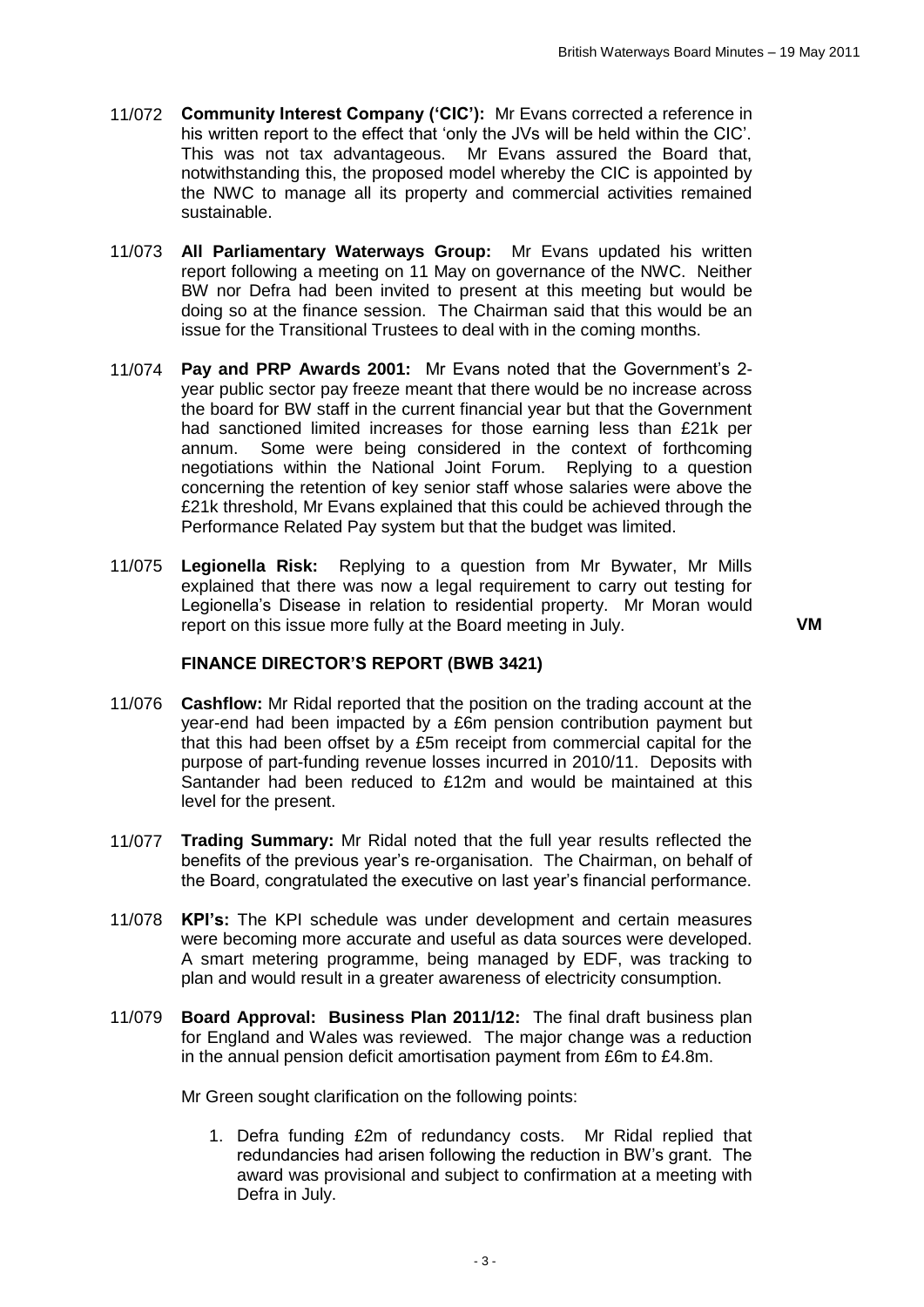- 2. The level of fees to be paid to external advisors. Mr Hugill suggested that a detailed breakdown of this cost should be prepared for the next Board meeting and this was agreed. **PR**
- 3. Whether the business plan might not need to be made available for a wider audience following completion of the transfer to charitable status. Mr Evans explained that, at present, the business plan was written for BW's internal use but was approved by Defra. Although the plan was available on BW's website, more work was required to articulate BW's aims and action plans in a user-friendly format. Future publication of business plans by NWC would be a matter for the Trustees but it was anticipated they would wish to adopt an openness and transparency policy.

After due consideration, the business plan was approved.

11/080 **Pension Fund Valuation:** The final valuation was in the course of preparation and would be signed by the Trustees and BW in June 2011. The Board authorised Mr Johnson to sign the valuation on behalf of BW. Mr Bridgeman suggested that BW should look at available de-risking options now that the valuation was almost complete, believing that this would best be done before the proposed separation into NWC and BW in Scotland.

> Mr Johnson replied that it may be better to wait; uncertainty remained regarding the impact on the Pension Fund of the proposed separation and a final decision on whether BW in Scotland would wish to continue to be participating employer in the fund had yet to be made (though it presently appeared to be the optimal position).

> Discussions with the Pensions Trustees were on-going on this issue. Mr Johnson, whilst happy to consider a de-risking strategy, suggested that the priority should be to establish the structure of the pension scheme following the transfer to the charitable sector. The Transition Trustees would require a full briefing on the available options.

#### **SCOTLAND DIRECTOR'S REPORT (BWB 3422)**

11/081 **Board Approval: Scotland Business Plan 2011/12:** The 2011/12 business plan for Scotland was considered. The plan for the first year showed a deficit of £500k as discussions continue on establishing the level of cost sharing for services provided and allocation of HQ costs. These will be agreed through discussion between the Chief Executive, Director Scotland and the Finance Director. The business plans will be amended to achieve a break even position accordingly and be put to the Board for approval at its September meeting.

> The issue of which assets and liabilities should transfer to the NWC and consequently which will remain with BW in Scotland was discussed. The creation of a sub group of the Board to deal with asset separation was agreed. The task of the sub-group will be to oversee and the guide the process of separation of assets and liabilities. It will report to the Board and also report and make recommendations to the Intergovernmental working Group (which has the overview on all separation matters) as necessary. It is anticipated that this process will be complete by the end of August.

**NJ**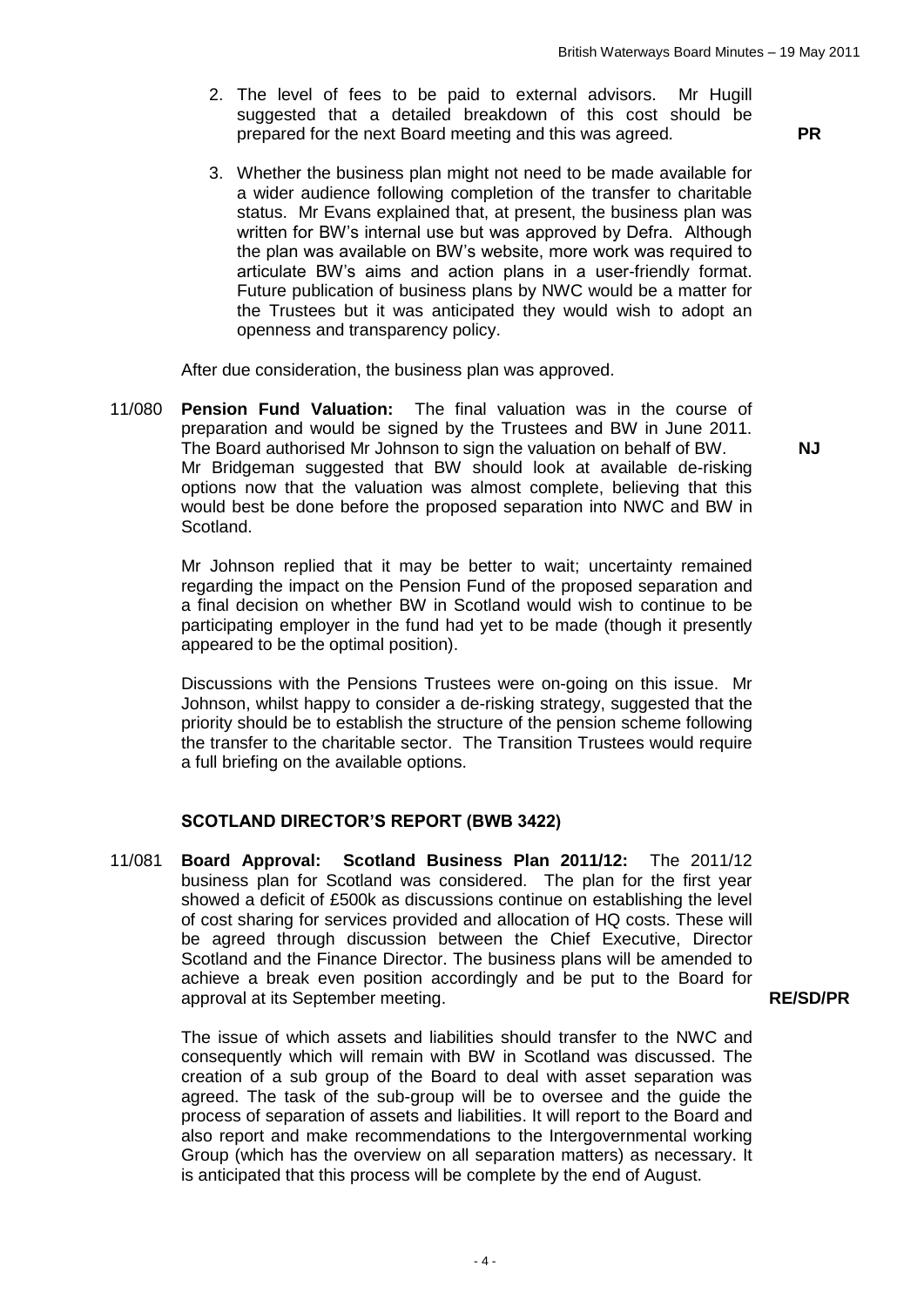## **PRESENTATION ON MARKETING STRATEGY FOR THE NEW WATERWAYS CHARITY**

11/082 The Board received a presentation from Mr Salem outlining the development of the marketing strategy preparatory for the move to the charitable sector in April 2012. Mr Salem explained that the content of his presentation would translate into papers for the Board and Transitional Trustees in the coming months.

## **DIRECTORS REPORTS (BWB 3423)**

11/083 **CORPORATE SERVICES:** Mr Johnson updated the Board on progress in relation to the passage of the Public Bodies Bill (PBB). The Bill had received its third reading in the House of Lords on 9 May and would now pass to the House of Commons. Royal Assent was anticipated in the late autumn.

> Whilst the primary legislation was progressing, Mr Johnson explained that the principal risk to achieving charitable status in April 2012 was the preparation of the Transfer Order, which dealt with consequential amendments to existing BW-specific statute law. The legislative issues to be addressed by the Order were complex and the Parliamentary process for scrutiny of it once introduced were more elaborate than for 'normal' secondary legislation. The timetable for the Parliamentary processes was therefore very tight. A meeting had been arranged with Defra on Monday 23 May to address this issue.

> Responding to the request of the Board made at its January meeting Mr Johnson reported back that it would not be possible nor would it be appropriate to seek any enhancement to existing licensing enforcement procedures using the PBB procedures. The appropriate method of seeking any change (if needed at all) was to apply for an Order under the Transport and Works Act 1992.

11/084 **OPERATIONS:** Mr Moran reported that the benefits of using May Gurney were now well established and that the framework contract had been extended, which in time would help deliver cost savings. Whilst 50% of major projects in 2010/11 had been delivered during the last quarter of the year, the objective for 2011/12 would be to achieve a more even spread of projects with minimal impact on navigation restrictions thereby maintaining customer service.

## **PROPERTY**

11/085 **Board Approval:** [*Commercially confidential text removed*] Mr Mills requested that the Board approve the acquisition of [*Confidential text removed*]. The Property Committee had considered the proposal in detail and had recommended referral to the Board for formal approval.

[*Commercially confidential text removed*].

The Board approved the acquisition. **SM**

**N.J**